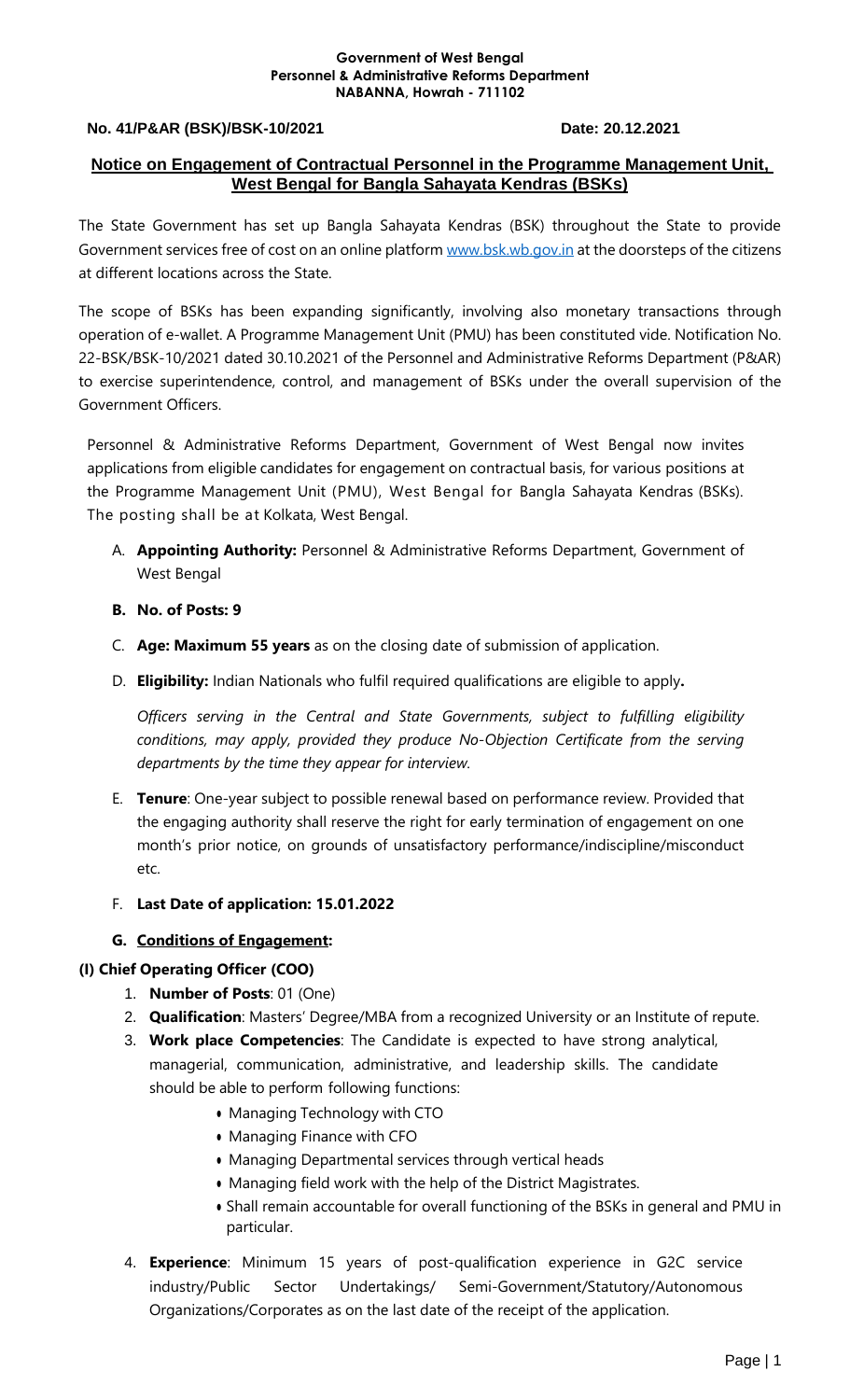5. **Consolidated Remuneration**: Rs. 30 lakhs per annum (consolidated including all, HRA, MA, GI,CPF, fuel & drivers' salary etc.)

Provided that the contractual Remuneration of retired employees coming from pensionable/non-pensionable service or drawing EPF pension shall be determined as per government rules.

#### **(II) Chief Technology Officer (CTO)**

- 1. **Number of Posts:** 01 (One)
- 2. **Qualification:** M. Tech from a recognized University or an Institute of repute.
- 3. **Work place Competencies**: The Candidate is expected to have strong technical expertise along with technical project and program management experience relevant to the post applied for.
- 4. **Experience:** Minimum 15 years of post-qualification experience in G2C service industry/Public Sector Undertakings/ Semi-Government/Statutory/Autonomous Organizations/Corporates as on the last date of the receipt of the application.
- 5. **Consolidated Remuneration**: Rs. 20 lakhs per annum (consolidated including all, HRA, MA, GI,CPF, fuel & drivers' salary etc.).

Provided that the contractual Remuneration of retired employees coming from pensionable/non-pensionable service or drawing EPF pension shall be determined as per government rules.

#### **(III) Chief Finance Officer (CFO)**

- 1. **Number of Posts**: 01 (One)
- 2. **Qualification**: CA mandatory
- 3. **Work place Competencies**: Candidate is expected to be conversant with all F&A functions, Taxation, Statutory functions, Legal compliances, Companies Act, Audit, Labor Laws, and possess strong Leadership, Communication & stake holder management skills.
- 4. **Experience**: Minimum 15 years of post-qualification experience in G2C service industry/Public Sector Undertakings/ Semi-Government/Statutory/Autonomous Organizations/Corporates/ Experience of coordination with banks as on the last date of the receipt of the application.
- 5. **Consolidated Remuneration**: Rs. 20 lakhs per annum (consolidated including all,

HRA, MA, GI, CPF, fuel & drivers' salary etc.). TA and additional cost shall be reimbursable.

Provided that the contractual Remuneration of retired employees coming from pensionable/non-pensionable service or drawing EPF pension shall be determined as per government rules.

#### **(IV) Senior Software Personnel**

- 1. **Number of Posts: 2** (Two)
- 2. **Qualification**: MCA/ B. tech/M. Tech from a recognized University or an Institute of repute
- 3. **Work place Competencies**: Candidate should be conversant with .net, MSSQL server, PLSQL, JavaScript, PHP, MYSQL.
- 4. **Experience**: Minimum 5 years of post-qualification experience in G2C service industry/Public Sector Undertakings/ Semi-Government/Statutory/Autonomous Organizations/Corporates as on the last date of the receipt of the application
- 5. **Consolidated Remuneration**: Rs. 9 lakhs per annum (for each personnel)

Provided that the contractual Remuneration of retired employees coming from pensionable/non-pensionable service or drawing EPF pension shall be determined as per government rules.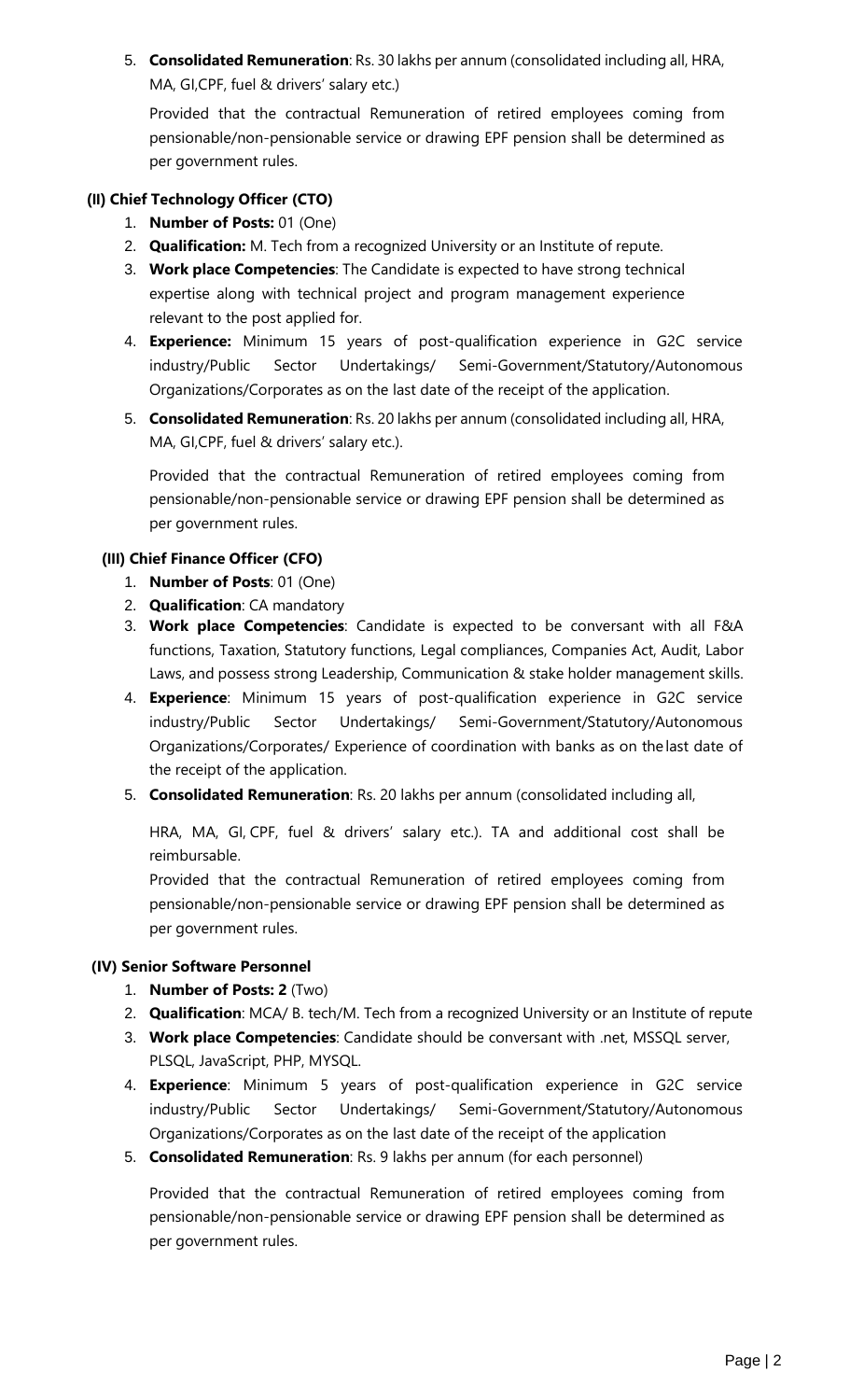#### (VI) **Reconciliation Personnel**

- 1. **Number of Posts:** 2(Two)
- 2. **Qualification**: B. Com/ BBA from a recognized University or an Institute of repute
- 3. **Work place competencies**: Candidate should be conversant with general accounting adreconciliation of accounts.
- 4. **Experience**: Minimum 3 years of relevant post-qualification experience in public/ private organization as on the last date of the receipt of the application.
- 5. **Consolidated Remuneration**: Rs. 3 lakhs per annum.

# **(VII) Help-Desk Personnel**

- 1. **Number**: 2(Two)
- 2. **Qualification**: Graduate from a recognized University or an Institute of repute
- 3. **Desirable work place competencies**: Candidate should be conversant with good communicationskills in Bengali, English and Hindi.
- 4. **Experience**: Minimum 3 years of relevant post-qualification experience in public/ privateorganization as on the last date of the receipt of the application.
- 5. **Consolidated Remuneration**: Rs. 3 lakhs per annum.

# **(I) Application Procedure**

Eligible candidates should apply only online through the P&AR department website [\(www.parrecruitment.com](http://www.parrecruitment.com/) ) by the scheduled time and date mentioned in the advertisement notice. The applications with all testimonials are required to be submitted at the given website before the scheduled time and date of submission.

# **A. Selection criteria:**

- After scrutiny of the applications and testimonials, the shortlisted candidates will be called for a Walkin-Interview. The date, time and place of the interview and the list of eligible candidates will be notified. Verification of the documents in original shall be taken up at the time of Interview.
- Candidates must be physically fit and mentally sound. They must, if selected, be prepared to undergo such medical examination and fulfill such medical standards as the government may require.
- The criteria mentioned above, are the minimum and mere possession of the same does not entitle the candidate to claim selection.
- All conditions as mentioned in the engagement notice are absolute. No plea of ignorance in respect of any condition shall be entertained.

# **B. Selection Procedure**:

- For the purpose of selection of manpower, a Screening-cum-Selection Committee shall be formed.
- Selection of candidates will be done through a two-stage process that involves initial screening of eligibility conditions of candidates followed by interview.
- In case the number of candidates is high, the State Government may, for the purpose of interview, shortlist the candidates on the basis of qualification, areas of specialization and experience of the candidate including nature of duties discharged, kind of exposure, awards won, and such other criteria as may be deemed fit in the context of the requirement of the particular assignments. Decision of the Committee in this regard shall be final and binding.
- The Selection Committee will consider qualification, past experience and other relevant conditions to determine the suitability of candidates for engagement in different positions in the PMU. Shortlisting for interview does not guarantee any selection for posts.
- A candidate is allowed to apply for one post only.
- The panel prepared through the selection process will remain in force for two years.